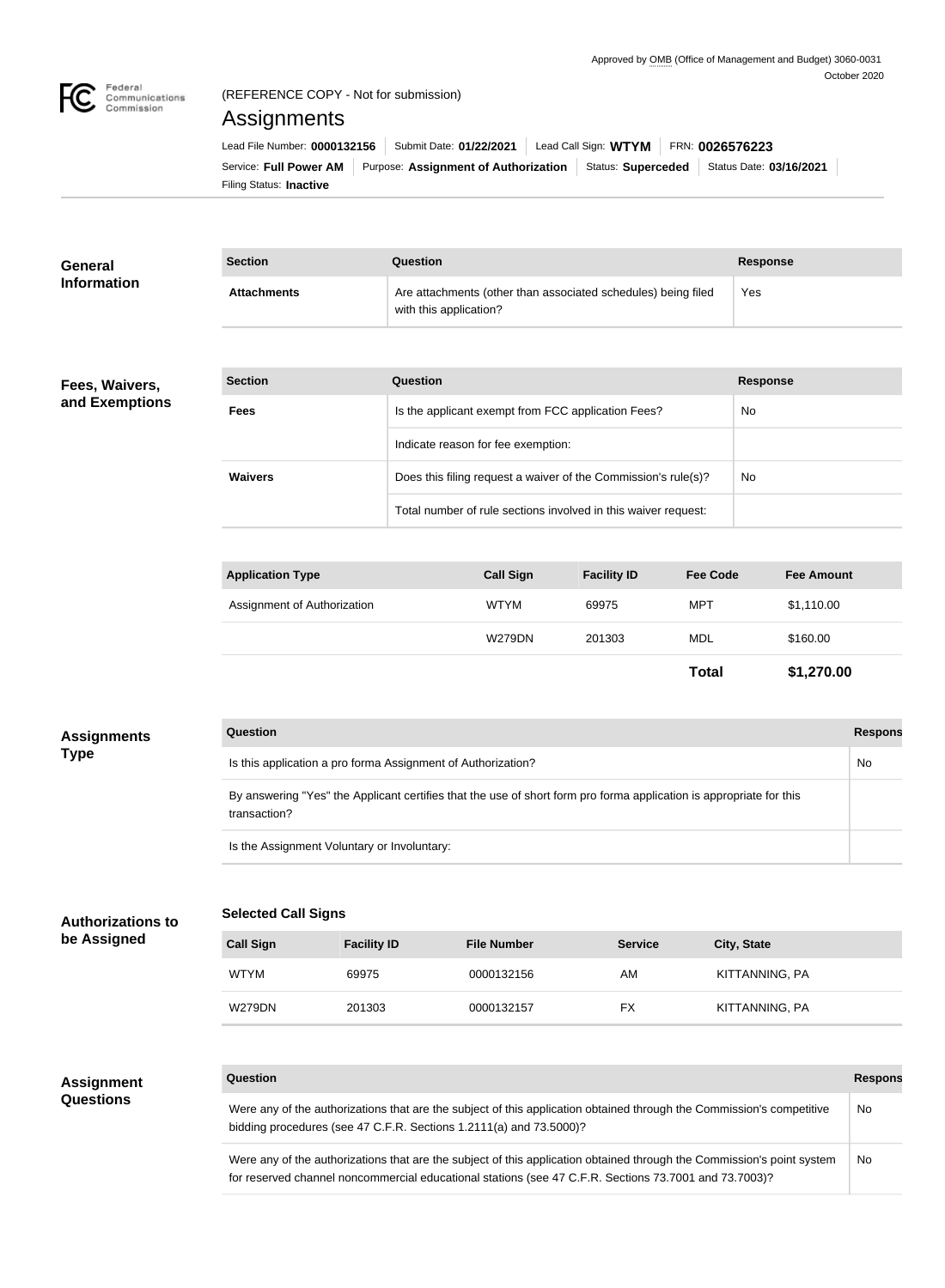| Have all such stations operated for at least 4 years with a minimum operating schedule since grant pursuant to the<br>point system?                                                                                                                                                                                                                                                                                                   |     |
|---------------------------------------------------------------------------------------------------------------------------------------------------------------------------------------------------------------------------------------------------------------------------------------------------------------------------------------------------------------------------------------------------------------------------------------|-----|
| Were any of the authorizations that are the subject of this application obtained after award of a dispositive Section 307<br>(b) preference using the Tribal Priority, through Threshold Qualifications procedures, or through the Tribal Priority as<br>applied before the NCE fair distribution analysis set forth in 47 C.F.R. § 73.7002(b)?                                                                                       | No. |
| Have all such stations operated for at least 4 years with a minimum operating schedule since grant?                                                                                                                                                                                                                                                                                                                                   |     |
| Do both the assignor and assignee qualify for the Tribal Priority in all respects?                                                                                                                                                                                                                                                                                                                                                    |     |
| LPFM Licenses Only: Has it been at least 18 months since the initial construction permit for the LPFM station was<br>granted?                                                                                                                                                                                                                                                                                                         |     |
| LPFM Licenses Only: Does the assignment of the LPFM authorization satisfy the consideration restrictions of 47 CFR<br>Section 73.865(a)(1)?                                                                                                                                                                                                                                                                                           |     |
| LPFM Licenses Only: Were any of the LPFM authorizations that are subject to this application obtained through the<br>Commission's point system for low power FM stations (see 47 CFR Section 73.872)?                                                                                                                                                                                                                                 |     |
| If yes to question above, have all such LPFM stations operated for at least four years since grant pursuant to the point<br>system?" (options - Y/N. If Yes, nothing further required. No requires attachment as follows) "If no to new sub<br>question, list pertinent authorizations in an Exhibit and include in the Exhibit a showing that the transaction is<br>consistent with the requirements of 47 CFR Section 73.865(a)(3). |     |

#### **Assignor Information**

## **Assignor Name, Type, and Contact Information**

| <b>Assignor</b>                                                                         | Type        | <b>Address</b>                                                                             | <b>Phone</b>          | <b>Email</b>                  | <b>FRN</b> |
|-----------------------------------------------------------------------------------------|-------------|--------------------------------------------------------------------------------------------|-----------------------|-------------------------------|------------|
| <b>FAMILY-LIFE MEDIA-COM, INC.</b><br>Doing Business As: FAMILY-LIFE<br>MEDIA-COM, INC. | Corporation | Linda Sue Foster,<br>President<br>P.O. Box 758<br>KITTANNING, PA<br>16201<br>United States | $+1(724)$<br>548-8000 | admin@kittanningpaper.<br>com | 002048426  |

| <b>Assignor Contact</b>       | <b>Contact Name</b>                                                       | <b>Address</b>                                             | <b>Phone</b>      | Email              | <b>Contact Type</b>  |
|-------------------------------|---------------------------------------------------------------------------|------------------------------------------------------------|-------------------|--------------------|----------------------|
| <b>Representatives</b><br>(1) | Jeffrey L. Timmons, Esq<br><b>FCC Counsel</b><br>Jeffrey L. Timmons, Esq. | 974 Branford Lane NW<br>Lilburn, GA 30047<br>United States | +1 (678) 463-5116 | jeff@timmonspc.com | Legal Representative |

#### **Assignor Legal Certifications**

**(1)**

| <b>Section</b>                                           | Question                                                                                                                                                                                                                                                                                                                                                                                                                                  | <b>Response</b> |
|----------------------------------------------------------|-------------------------------------------------------------------------------------------------------------------------------------------------------------------------------------------------------------------------------------------------------------------------------------------------------------------------------------------------------------------------------------------------------------------------------------------|-----------------|
| <b>Agreements for Sale</b><br><b>Transfer of Station</b> | Assignor certifies that:<br>(i) it has placed in Assignor's public inspection file(s) and<br>submitted to the Commission as an Exhibit to this application<br>copies of all agreements for the assignment/transfer of the<br>station $(s)$ ;<br>(ii) these documents embody the complete and final<br>understanding between Assignor and Assignee; and<br>(iii) these agreements comply fully with the Commission's rules<br>and policies | No.             |
|                                                          | If the transaction is involuntary, the Assignor certifies that court<br>orders or other authorizing documents have been issued and<br>that it has placed in the licensee's/permittee's public inspection<br>file(s) and submitted to the Commission copies of such court<br>orders or other authorizing documents.                                                                                                                        |                 |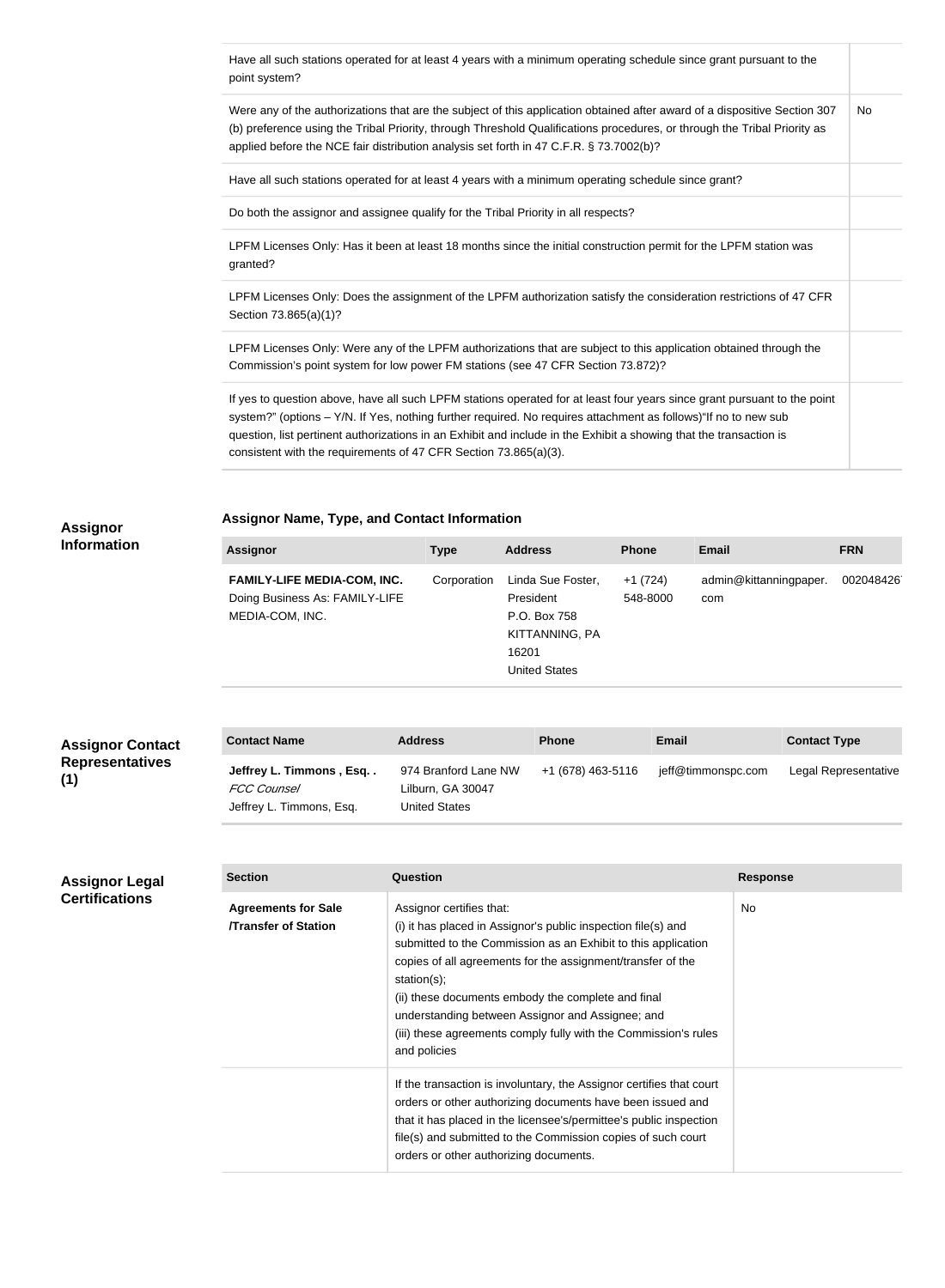| <b>Other Authorizations</b>                        | Please upload an attachment detailing the call signs, locations,<br>and facility identifiers of all other broadcast stations in which<br>assignor or any party to the application has an attributable<br>interest.                                                                                                                                                                                                                                                               |     |
|----------------------------------------------------|----------------------------------------------------------------------------------------------------------------------------------------------------------------------------------------------------------------------------------------------------------------------------------------------------------------------------------------------------------------------------------------------------------------------------------------------------------------------------------|-----|
| <b>Character Issues</b>                            | Assignor certifies that neither licensee/permittee nor any party<br>to the application has or has had any interest in, or connection<br>with:<br>(a) any broadcast application in any proceeding where<br>character issues were left unresolved or were resolved<br>adversely against the applicant or any party to the application or<br>(b) any pending broadcast application in which character issues<br>have been raised                                                    | Yes |
| <b>Adverse Findings</b>                            | Assignor certifies that, with respect to the Assignor and each<br>party to the application, no adverse finding has been made, nor<br>has an adverse final action been taken by any court or<br>administrative body in a civil or criminal proceeding brought<br>under the provisions of any law related to any of the following:<br>any felony; mass media-related antitrust or unfair competition;<br>fraudulent statements to another governmental unit; or<br>discrimination. | Yes |
| <b>Local Public Notice</b>                         | Assignor certifies that it has or will comply with the public notice<br>requirements of 47 C.F.R. Section 73.3580.                                                                                                                                                                                                                                                                                                                                                               | Yes |
| <b>Auction Authorization</b>                       | Assignor certifies that more than five years have passed since<br>the issuance of the construction permit for the station being<br>assigned, where that permit was acquired in an auction through<br>the use of a bidding credit or other special measure.                                                                                                                                                                                                                       | N/A |
| <b>Anti-Discrimination</b><br><b>Certification</b> | Assignor certifies that neither licensee/permittee nor any party<br>to the application have violated the Commission's prohibition<br>against discrimination on the basis of race, color, religion,<br>national origin or sex in the sale of commercially operated AM,<br>FM, TV, Class A TV or international broadcast stations.                                                                                                                                                 | Yes |

**Assignee Information**

## **Assignee Name, Type, and Contact Information**

| <b>Assignee</b>                       | <b>Type</b>                  | <b>Address</b>                                                                                                        | <b>Phone</b>          | <b>Email</b>                     | <b>FRN</b> |
|---------------------------------------|------------------------------|-----------------------------------------------------------------------------------------------------------------------|-----------------------|----------------------------------|------------|
| Lightner<br><b>Communications LLC</b> | Limited Liability<br>Company | Matthew W. Lightner,<br><b>Managing Member</b><br>1771 Beaver Dam Road<br>Claysburg, PA 16625<br><b>United States</b> | $+1(814)$<br>239-8323 | matt@lightnerelectronics.<br>com | 002657622; |

| <b>Section</b>                          | Question                                                                                                                                                                                                                                                                                                                                                                                                                                                                                              | <b>Response</b> | <b>File Number</b> |
|-----------------------------------------|-------------------------------------------------------------------------------------------------------------------------------------------------------------------------------------------------------------------------------------------------------------------------------------------------------------------------------------------------------------------------------------------------------------------------------------------------------------------------------------------------------|-----------------|--------------------|
| <b>Radio Station Applicants</b><br>Only | If the station(s) being assigned is noncommercial educational<br>or LPFM, the Assignee certifies that the Commission had<br>previously granted a broadcast application, identified here by<br>file number, that found this Assignee qualified as a<br>noncommercial educational entity with a qualifying educational<br>program, and that the Assignee will use the station(s) to<br>advance a program similar to that the Commission has found<br>qualifying in the Assignee's previous application. | N/A             |                    |

**Assignee Contact Representatives** 

|                     |                |              |              | Contact |
|---------------------|----------------|--------------|--------------|---------|
| <b>Contact Name</b> | <b>Address</b> | <b>Phone</b> | <b>Email</b> | Type    |
|                     |                |              |              |         |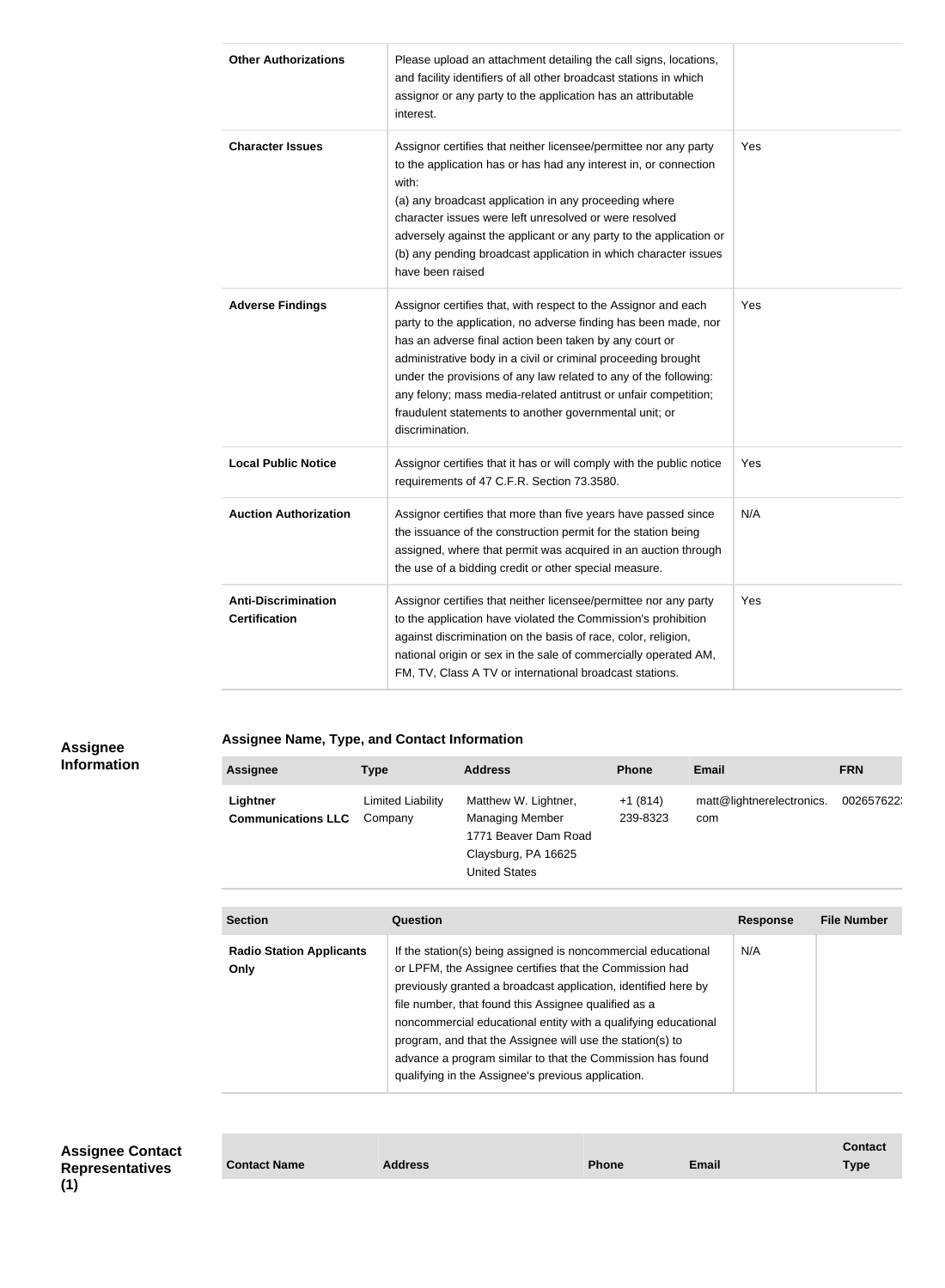|                                                              | <b>Matthew W. Lightner</b><br>Managing Member<br><b>Lightner Communications</b><br><b>LLC</b>    | Member<br><b>United States</b> | Matthew W. Lightner, Managing<br>1771 Beaver Dam Road<br>Claysburg, PA 16625 |                       | +1 (814) 239-<br>8323<br>com                                                                                                                                                                                                                                       | matt@lightnerelectronics.                                                                                                                                           | Assignee             |  |
|--------------------------------------------------------------|--------------------------------------------------------------------------------------------------|--------------------------------|------------------------------------------------------------------------------|-----------------------|--------------------------------------------------------------------------------------------------------------------------------------------------------------------------------------------------------------------------------------------------------------------|---------------------------------------------------------------------------------------------------------------------------------------------------------------------|----------------------|--|
| <b>Changes in</b><br>Interest (0)                            | <b>Party Name</b><br><b>Citizenship</b>                                                          | <b>Address</b>                 | <b>Phone</b>                                                                 | <b>Email</b><br>Empty | <b>Interest Before Assignment</b>                                                                                                                                                                                                                                  | <b>Interest After Assignment</b>                                                                                                                                    |                      |  |
| <b>Changes in</b><br><b>Interest</b><br><b>Certification</b> | Question                                                                                         |                                |                                                                              |                       | Applicant certifies that equity and financial interests not set forth by the assignee are nonattributable.                                                                                                                                                         |                                                                                                                                                                     | <b>Response</b>      |  |
| Parties to the                                               | <b>Party Name</b>                                                                                | <b>Citizenship Address</b>     |                                                                              | <b>Phone</b>          | <b>Email</b>                                                                                                                                                                                                                                                       | <b>Positional Interest</b>                                                                                                                                          |                      |  |
| <b>Application (2)</b>                                       | <b>Matthew W.</b><br>Lightner<br>Managing Member<br>Lightner<br><b>Communications LLC</b>        | United<br><b>States</b>        | 1771 Beaver<br>Dam Road<br>Claysburg, PA<br>16625<br><b>United States</b>    | $+1(814)$<br>239-8323 | matt@lightnerelectronics.<br>com                                                                                                                                                                                                                                   | <b>Positional Interest:</b><br>Member, Officer<br>Citizenship:<br><b>United States</b><br><b>Percentage of Votes:</b>                                               | Managing Member, LLC |  |
|                                                              |                                                                                                  |                                |                                                                              |                       |                                                                                                                                                                                                                                                                    | 100%<br><b>Percentage of Total</b><br>Assets:<br>100%                                                                                                               |                      |  |
|                                                              | <b>Matthew W.</b><br>Lightner<br><b>Managing Member</b><br>Lightner<br><b>Communications LLC</b> | United<br><b>States</b>        | 1771 Beaver<br>Dam Road<br>Claysburg, PA<br>16625<br><b>United States</b>    | $+1(814)$<br>239-8323 | matt@lightnerelectronics.<br>com                                                                                                                                                                                                                                   | <b>Positional Interest:</b><br>Assignee<br>Citizenship:<br><b>United States</b><br><b>Percentage of Votes:</b><br>0%<br><b>Percentage of Total</b><br>Assets:<br>0% |                      |  |
|                                                              |                                                                                                  |                                |                                                                              |                       |                                                                                                                                                                                                                                                                    |                                                                                                                                                                     |                      |  |
| Parties to the<br><b>Application</b>                         | Question                                                                                         |                                |                                                                              |                       |                                                                                                                                                                                                                                                                    |                                                                                                                                                                     | <b>Response</b>      |  |
| <b>Certification</b>                                         |                                                                                                  |                                |                                                                              |                       | Applicant certifies that equity and financial interests not set forth by the assignee are nonattributable.                                                                                                                                                         |                                                                                                                                                                     | Yes                  |  |
| <b>Assignee Legal</b>                                        | <b>Section</b>                                                                                   | Question                       |                                                                              |                       |                                                                                                                                                                                                                                                                    | <b>Response</b>                                                                                                                                                     |                      |  |
| <b>Certifications</b>                                        | <b>Agreements for Sale</b>                                                                       |                                | Assignee certifies that:<br>and policies.                                    |                       | (a) the written agreements in the Assignee's public inspection<br>file and submitted to the Commission embody the complete<br>and final agreement for the sale or transfer of the station(s); and<br>(b) these agreements comply fully with the Commission's rules | No                                                                                                                                                                  |                      |  |
|                                                              | <b>Other Authorizations</b>                                                                      |                                |                                                                              |                       | Please upload an attachment detailing the call signs, locations,<br>and facility identifiers of all other broadcast stations in which                                                                                                                              |                                                                                                                                                                     |                      |  |

Assignee or any party to the application has an attributable

interest.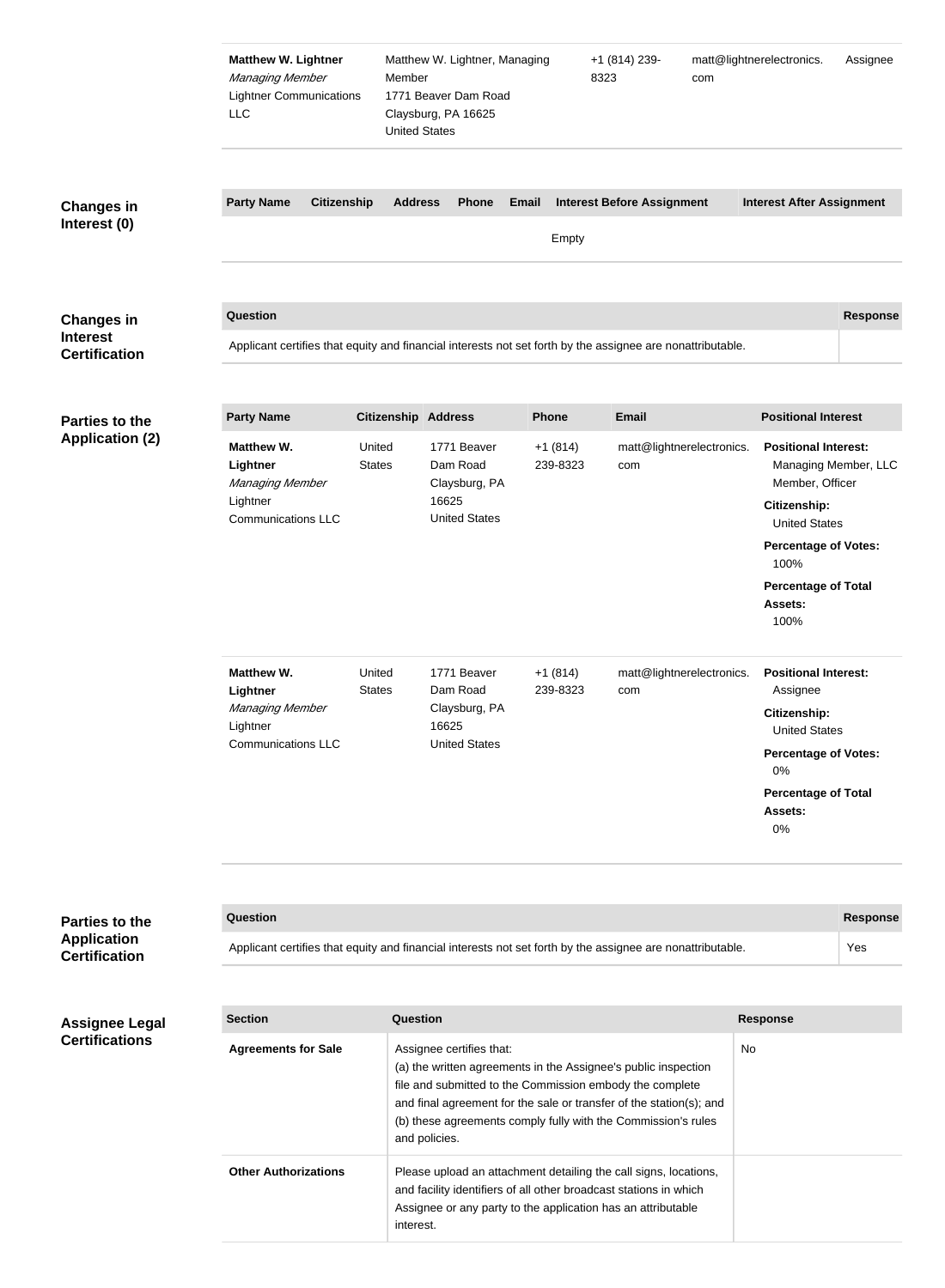| <b>Broadcast Incubator</b><br>Program | Is the proposed facility the subject of an incubation proposal or<br>a 'reward' waiver request under the Commission's Broadcast<br>Incubator Program?                                                                                                                                                                                                                                                                                                                                                                                                                                                                                                                                                                                                                                                                                                                                                                                         |     |
|---------------------------------------|-----------------------------------------------------------------------------------------------------------------------------------------------------------------------------------------------------------------------------------------------------------------------------------------------------------------------------------------------------------------------------------------------------------------------------------------------------------------------------------------------------------------------------------------------------------------------------------------------------------------------------------------------------------------------------------------------------------------------------------------------------------------------------------------------------------------------------------------------------------------------------------------------------------------------------------------------|-----|
| <b>Multiple Ownership</b>             | Is the assignee or any party to the application the holder of an<br>attributable radio joint sales agreement or an attributable radio<br>or television time brokerage agreement with the station(s)<br>subject to this application or with any other station in the same<br>market as the station(s) subject to this application?                                                                                                                                                                                                                                                                                                                                                                                                                                                                                                                                                                                                             | Yes |
|                                       | Assignee certifies that the proposed assignment complies with<br>the Commission's multiple ownership rules.                                                                                                                                                                                                                                                                                                                                                                                                                                                                                                                                                                                                                                                                                                                                                                                                                                   | Yes |
|                                       | Assignee certifies that the proposed assignment:<br>(1) does not present an issue under the Commission's policies<br>relating to media interests of immediate family members;<br>(2) complies with the Commission's policies relating to future<br>ownership interests; and<br>(3) complies with the Commission's restrictions relating to the<br>insulation and nonparticipation of non-party investors and<br>creditors.                                                                                                                                                                                                                                                                                                                                                                                                                                                                                                                    | Yes |
|                                       | Does the Assignee claim status as an "eligible entity," that is,<br>an entity that qualifies as a small business under the Small<br>Business Administration's size standards for its industry<br>grouping (as set forth in 13 C.F.R. § 121-201), and holds<br>(1) 30 percent or more of the stock or partnership interests and<br>more than 50 percent of the voting power of the corporation or<br>partnership that will own the media outlet; or<br>(2) 15 percent or more of the stock or partnership interests and<br>more than 50 percent of the voting power of the corporation or<br>partnership that will own the media outlet, provided that no<br>other person or entity owns or controls more than 25 percent of<br>the outstanding stock or partnership interests; or<br>(3) More than 50 percent of the voting power of the corporation<br>that will own the media outlet (if such corporation is a publicly<br>traded company)? | No  |
|                                       | Does this assignment include a grandfathered cluster of<br>stations?                                                                                                                                                                                                                                                                                                                                                                                                                                                                                                                                                                                                                                                                                                                                                                                                                                                                          | No  |
|                                       | Applicant certifies that it will come in compliance by divesting<br>the necessary station(s) within 12 months of the consummation<br>of this transaction to:<br>A) An Eligible Entity (as defined in Item 6d, above).                                                                                                                                                                                                                                                                                                                                                                                                                                                                                                                                                                                                                                                                                                                         |     |
|                                       | B) An Irrevocable Trust that will assign the station(s) to an<br>Eligible Entity.                                                                                                                                                                                                                                                                                                                                                                                                                                                                                                                                                                                                                                                                                                                                                                                                                                                             |     |
|                                       | NCE Diversity of Ownership Points. Does the assignee or any<br>party to the application have an attributable interest in an NCE<br>FM or NCE TV station received through the award of "diversity<br>of ownership" points in the point system analysis?                                                                                                                                                                                                                                                                                                                                                                                                                                                                                                                                                                                                                                                                                        | N/A |
|                                       | If 'Yes,' the assignee certifies that (1) its attributable NCE FM<br>or NCE TV station has been on the air for at least four years;<br>and/or (2) none of the proposed assigned stations overlap the<br>principal community contour of the NCE FM or NCE TV station<br>received through the award of diversity points in the point<br>system analysis (see 47 CFR Section 73.7005(c)).                                                                                                                                                                                                                                                                                                                                                                                                                                                                                                                                                        |     |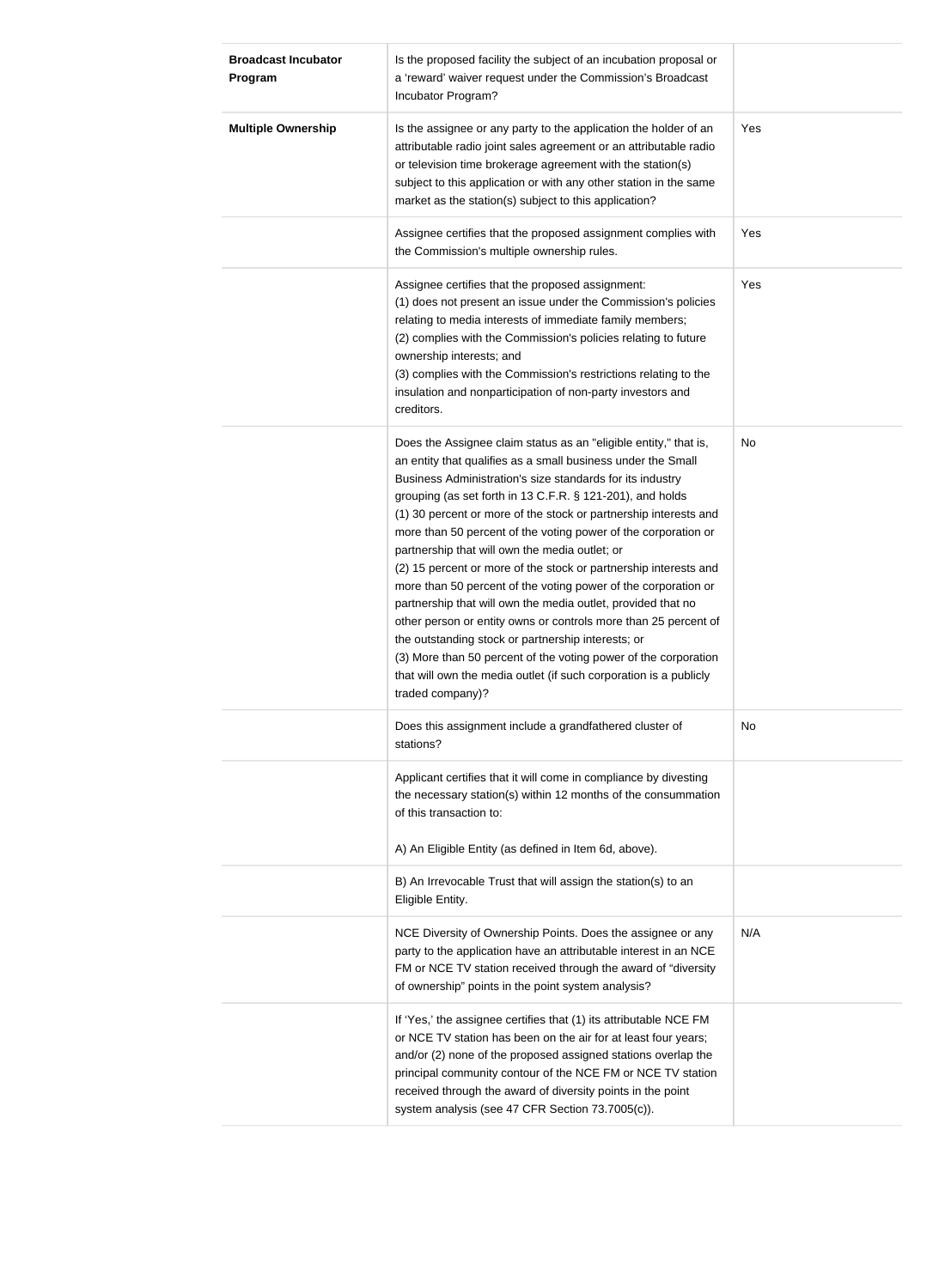| <b>Acquisition of Control</b>                       | Please upload an attachment listing the file number and date of<br>grant of FCC Form 301, 314, or 315 application by which the<br>Commission approved the qualifications of the individual or<br>entity with a pre-existing interest in the licensee/permittee that<br>is now acquiring control of the licensee/permittee as a result of<br>the grant of this application.                                                                                                       |     |
|-----------------------------------------------------|----------------------------------------------------------------------------------------------------------------------------------------------------------------------------------------------------------------------------------------------------------------------------------------------------------------------------------------------------------------------------------------------------------------------------------------------------------------------------------|-----|
| <b>Character Issues</b>                             | Assignee certifies that neither assignee nor any party to the<br>application has or has had any interest in, or connection with:<br>(a) any broadcast application in any proceeding where<br>character issues were left unresolved or were resolved<br>adversely against the applicant or any party to the application;<br>or<br>(b) any pending broadcast application in which character issues<br>have been raised.                                                            | Yes |
| <b>Adverse Findings</b>                             | Assignee certifies that, with respect to the assignee and each<br>party to the application, no adverse finding has been made, nor<br>has an adverse final action been taken by any court or<br>administrative body in a civil or criminal proceeding brought<br>under the provisions of any law related to any of the following:<br>any felony; mass media-related antitrust or unfair competition;<br>fraudulent statements to another governmental unit; or<br>discrimination. | Yes |
| <b>Financial Qualifications</b>                     | Assignee certifies that sufficient net liquid assets are on hand<br>or are available from committed sources to consummate the<br>transaction and operate the station(s) for three months.                                                                                                                                                                                                                                                                                        | Yes |
| <b>Program Service</b><br><b>Certification</b>      | Assignee certifies that it is cognizant of and will comply with its<br>obligations as a Commission licensee to present a program<br>service responsive to the issues of public concern facing the<br>station's community of license and service area.                                                                                                                                                                                                                            | Yes |
| <b>Auction Authorization</b>                        | Assignee certifies that where less than five years have passed<br>since the issuance of the construction permit and the permit<br>had been acquired in an auction through the use of a bidding<br>credit or other special measure, it would qualify for such credit<br>or other special measure.                                                                                                                                                                                 | N/A |
| <b>Equal Employment</b><br><b>Opportunity (EEO)</b> | If the applicant proposes to employ five or more full-time<br>employees, applicant certifies that it is filing simultaneously with<br>this application a Model EEO Program Report on FCC Form<br>396-A.                                                                                                                                                                                                                                                                          | N/A |

| <b>Question</b>                                                                                                                                                                                                                                                                                                                                                                    | <b>Respons</b> |
|------------------------------------------------------------------------------------------------------------------------------------------------------------------------------------------------------------------------------------------------------------------------------------------------------------------------------------------------------------------------------------|----------------|
| 1) Is the applicant a foreign government or the representative of any foreign government as specified in Section 310<br>(a) of the Communications Act?                                                                                                                                                                                                                             | <b>No</b>      |
| 2) Is the applicant an alien or the representative of an alien? (Section $310(b)(1)$ )                                                                                                                                                                                                                                                                                             | No.            |
| 3) Is the applicant a corporation, or non-corporate entity, that is organized under the laws of any foreign government?<br>(Section 310(b)(2))                                                                                                                                                                                                                                     | No.            |
| 4) Is the applicant an entity of which more than one-fifth of the capital stock, or other equity or voting interest, is owned<br>of record or voted by aliens or their representatives or by a foreign government or representative thereof or by any<br>entity organized under the laws of a foreign country? (Section 310(b)(3))                                                 | No.            |
| 5) Is the applicant directly or indirectly controlled by any other entity of which more than one-fourth of the capital stock,<br>or other equity or voting interest, is owned of record or voted by aliens, their representatives, or by a foreign<br>government or representative thereof, or by any entity organized under the laws of a foreign country? (Section 310<br>(b)(4) | No.            |
| 6) Has the applicant received a declaratory ruling(s) under Section 310(b)(4) of the Communications Act?                                                                                                                                                                                                                                                                           | No             |

#### **Assignee Alien Ownership**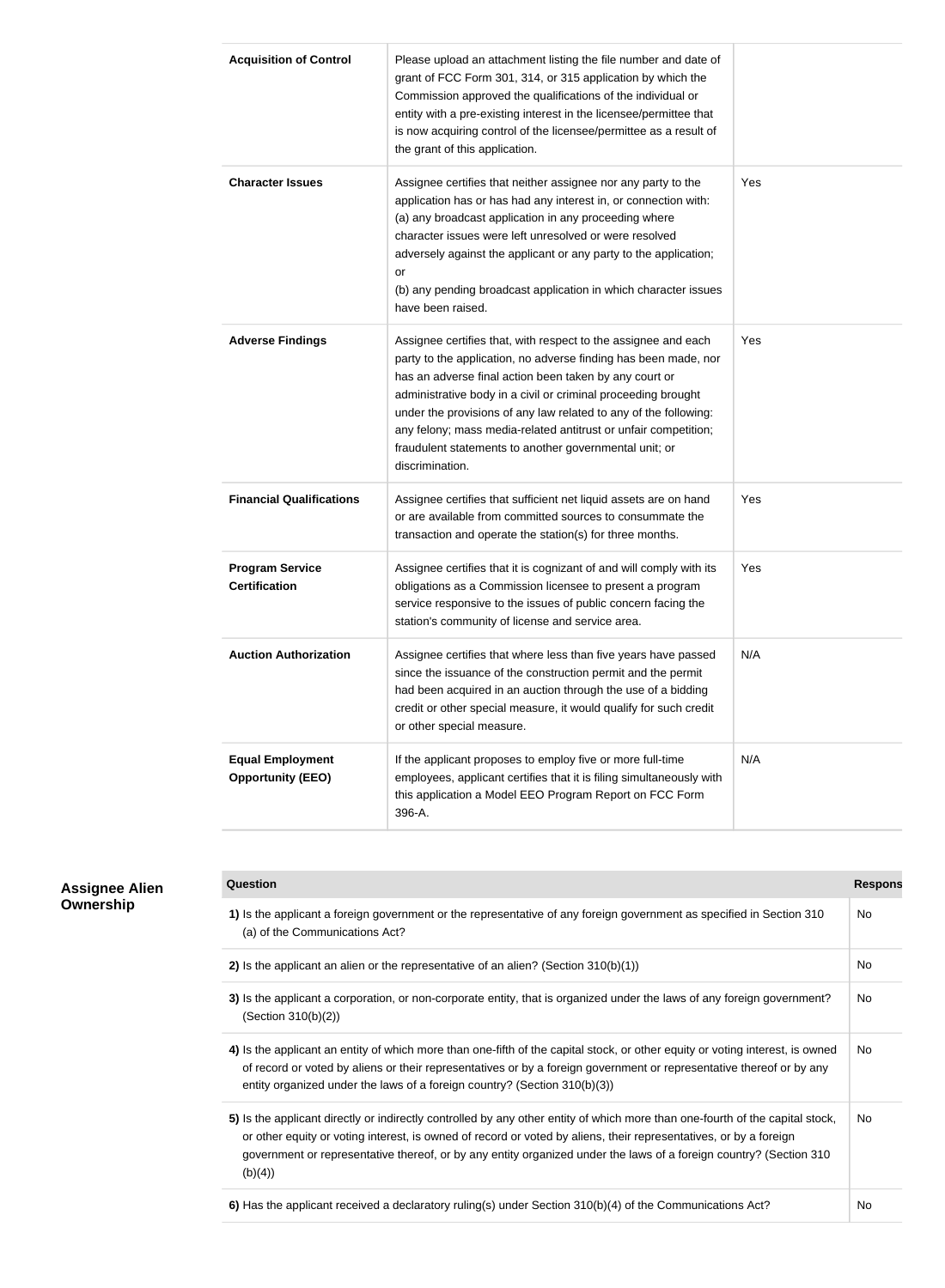- **6a)** Enter the citation of the applicable declaratory ruling by DA/FCC number, FCC Record citation, release date, or any other identifying information.
- **7)** Has there been any change in the applicant's foreign ownership since issuance of the declaratory ruling(s) cited in response to Question 6?
- **8)** Does the applicant certify that it is in compliance with the terms and conditions of the foreign ownership declaratory ruling(s) cited in response to Question 6?
- **9)** In connection with this application, is the applicant filing a foreign ownership Petition for Declaratory Ruling pursuant to Section 310(b)(4) of the Communications Act? No

#### **Question Response** For applicants proposing rebroadcasts who are not the licensee of the primary station, the applicant certifies that written authority has been obtained from the licensee of the station whose programs are to be retransmitted. N/A Primary station proposed to be rebroadcast; facility ID: 69975 Applicant certifies that it is not the licensee or permittee of the commercial primary station being rebroadcast and that neither it nor any parties to the application have any interest in or connection with the commercial primary station being rebroadcast. See 47 C.F.R. Section 74.1232(d). No Applicant certifies that the FM translator's (a) 1 mV/m coverage contour does not extend beyond the protected contour of the commercial FM primary station to be rebroadcast, or (b) entire 1 mV/m coverage contour is contained within the greater of either: (i) the 2 mV/m daytime contour of the commercial AM primary station to be rebroadcast, or (ii) a 25-mile radius centered at the commercial AM primary station's transmitter site. Yes Applicant certifies that it is in compliance with 47 C.F.R. Section 74.1232(e), which prohibits a FM translator station whose coverage contour extends beyond the protected contour of the commercial FM primary station being rebroadcast, from receiving support (except for specified technical assistance), before, during, or after construction, directly or indirectly, from the primary station, or any person or entity having any interest in, or connection with, the primary station. N/A **Rebroadcast Certifications for W279DN**

| <b>Assignee</b>      | <b>Section</b>                                    | <b>Question</b>                                                                                                                                                                                                                                                                                                                                                                                                                              | <b>Response</b> |
|----------------------|---------------------------------------------------|----------------------------------------------------------------------------------------------------------------------------------------------------------------------------------------------------------------------------------------------------------------------------------------------------------------------------------------------------------------------------------------------------------------------------------------------|-----------------|
| <b>Certification</b> | <b>General Certification</b><br><b>Statements</b> | Assignee certifies that it has answered each question in this<br>application based on its review of the application instructions<br>and worksheets. Assignee further certifies that where it has<br>made an affirmative certification below, this certification<br>constitutes its representation that the application satisfies each<br>of the pertinentstandards and criteria set forth in the application<br>instructions and worksheets. |                 |
|                      |                                                   |                                                                                                                                                                                                                                                                                                                                                                                                                                              |                 |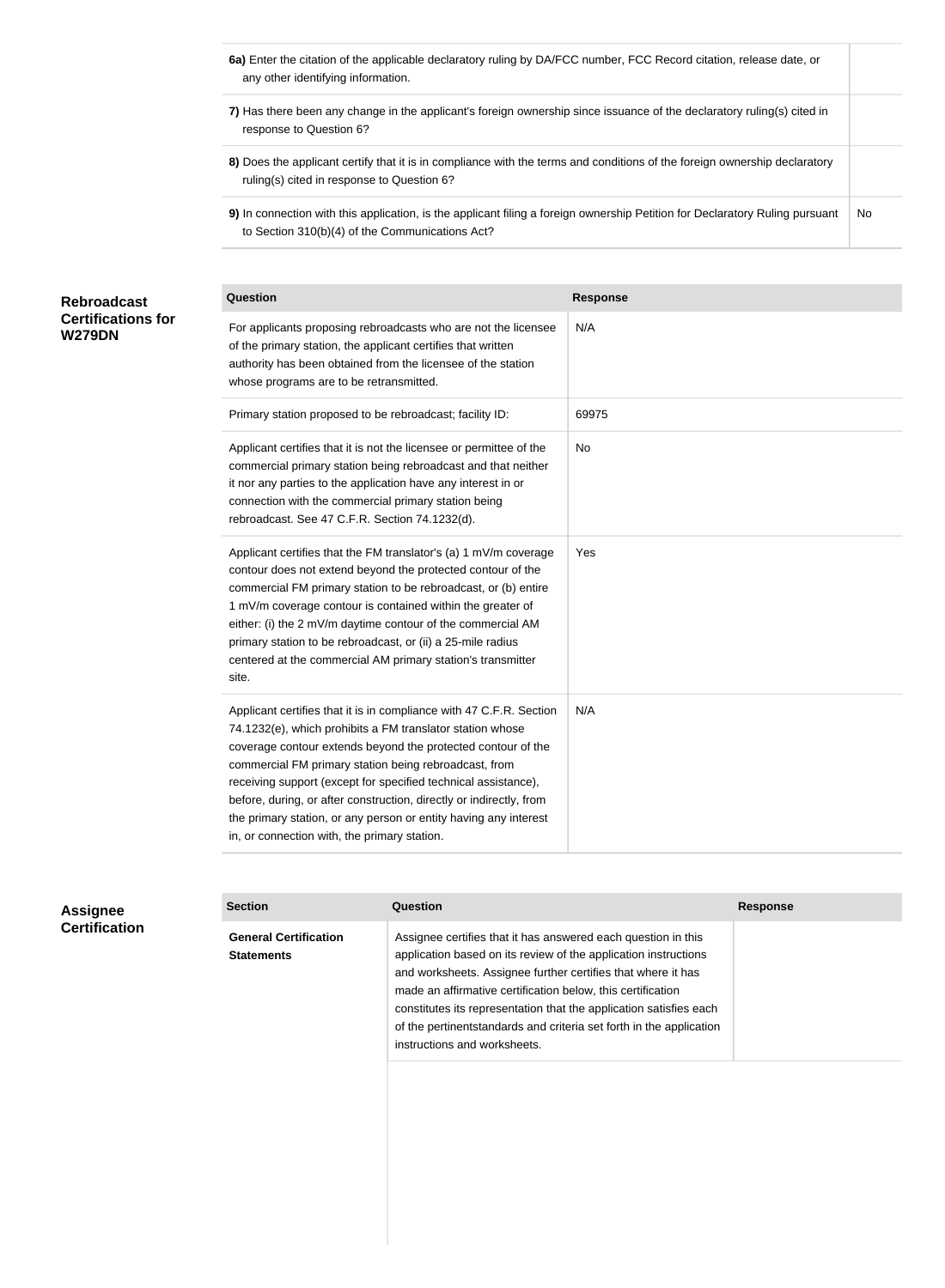|                                 | The Assignee certifies that neither the Assignee nor any other<br>party to the application is subject to a denial of Federal benefits<br>pursuant to §5301 of the Anti-Drug Abuse Act of 1988, 21 U.S.<br>C. § 862, because of a conviction for possession or distribution<br>of a controlled substance. This certification does not apply to<br>applications filed in services exempted under §1.2002(c) of the<br>rules, 47 CFR. See §1.2002(b) of the rules, 47 CFR § 1.2002<br>(b), for the definition of "party to the application" as used in this<br>certification § 1.2002(c). The Assignee certifies that all<br>statements made in this application and in the exhibits,<br>attachments, or documents incorporated by reference are<br>material, are part of this application, and are true, complete,<br>correct, and made in good faith.            |                                                         |
|---------------------------------|-----------------------------------------------------------------------------------------------------------------------------------------------------------------------------------------------------------------------------------------------------------------------------------------------------------------------------------------------------------------------------------------------------------------------------------------------------------------------------------------------------------------------------------------------------------------------------------------------------------------------------------------------------------------------------------------------------------------------------------------------------------------------------------------------------------------------------------------------------------------|---------------------------------------------------------|
| <b>Authorized Party to Sign</b> | <b>FAILURE TO SIGN THIS APPLICATION MAY RESULT IN</b><br>DISMISSAL OF THE APPLICATION AND FORFEITURE OF<br><b>ANY FEES PAID</b><br>Upon grant of this application, the Authorization Holder may be<br>subject to certain construction or coverage requirements.<br>Failure to meet the construction or coverage requirements will<br>result in automatic cancellation of the Authorization. Consult<br>appropriate FCC regulations to determine the construction or<br>coverage requirements that apply to the type of Authorization<br>requested in this application.<br>WILLFUL FALSE STATEMENTS MADE ON THIS FORM OR<br>ANY ATTACHMENTS ARE PUNISHABLE BY FINE AND/OR<br>IMPRISONMENT (U.S. Code, Title 18, §1001) AND/OR<br>REVOCATION OF ANY STATION AUTHORIZATION (U.S.<br>Code, Title 47, §312(a)(1)), AND/OR FORFEITURE (U.S.<br>Code, Title 47, §503). |                                                         |
|                                 | I certify that this application includes all required and relevant<br>attachments.                                                                                                                                                                                                                                                                                                                                                                                                                                                                                                                                                                                                                                                                                                                                                                              | No                                                      |
|                                 | I declare, under penalty of perjury, that I am an authorized<br>representative of the above-named applicant for the<br>Authorization(s) specified above.                                                                                                                                                                                                                                                                                                                                                                                                                                                                                                                                                                                                                                                                                                        | Matthew W. Lightner, W<br>Managing Member<br>01/22/2021 |

| <b>Assignor</b>      | <b>Section</b>                                    | <b>Question</b>                                                                                                                                                                                                                                                                                                                                                                                                                                                                                                                                                                                                                                                                                                                                                                                                                                      | <b>Response</b> |
|----------------------|---------------------------------------------------|------------------------------------------------------------------------------------------------------------------------------------------------------------------------------------------------------------------------------------------------------------------------------------------------------------------------------------------------------------------------------------------------------------------------------------------------------------------------------------------------------------------------------------------------------------------------------------------------------------------------------------------------------------------------------------------------------------------------------------------------------------------------------------------------------------------------------------------------------|-----------------|
| <b>Certification</b> | <b>General Certification</b><br><b>Statements</b> | Assignor certifies that it has answered each question in this<br>application based on its review of the application instructions<br>and worksheets. Assignor further certifies that where it has<br>made an affirmative certification below, this certification<br>constitutes its representation that the application satisfies each<br>of the pertinent standards and criteria set forth in the application<br>instructions and worksheets.                                                                                                                                                                                                                                                                                                                                                                                                        |                 |
|                      |                                                   | The Assignor certifies that neither the Assignor nor any other<br>party to the application is subject to a denial of Federal benefits<br>pursuant to §5301 of the Anti-Drug Abuse Act of 1988, 21 U.S.<br>C. § 862, because of a conviction for possession or distribution<br>of a controlled substance. This certification does not apply to<br>applications filed in services exempted under §1.2002(c) of the<br>rules, 47 CFR. See §1.2002(b) of the rules, 47 CFR § 1.2002<br>(b), for the definition of "party to the application" as used in this<br>certification § 1.2002(c). The Assignor certifies that all<br>statements made in this application and in the exhibits,<br>attachments, or documents incorporated by reference are<br>material, are part of this application, and are true, complete,<br>correct, and made in good faith. |                 |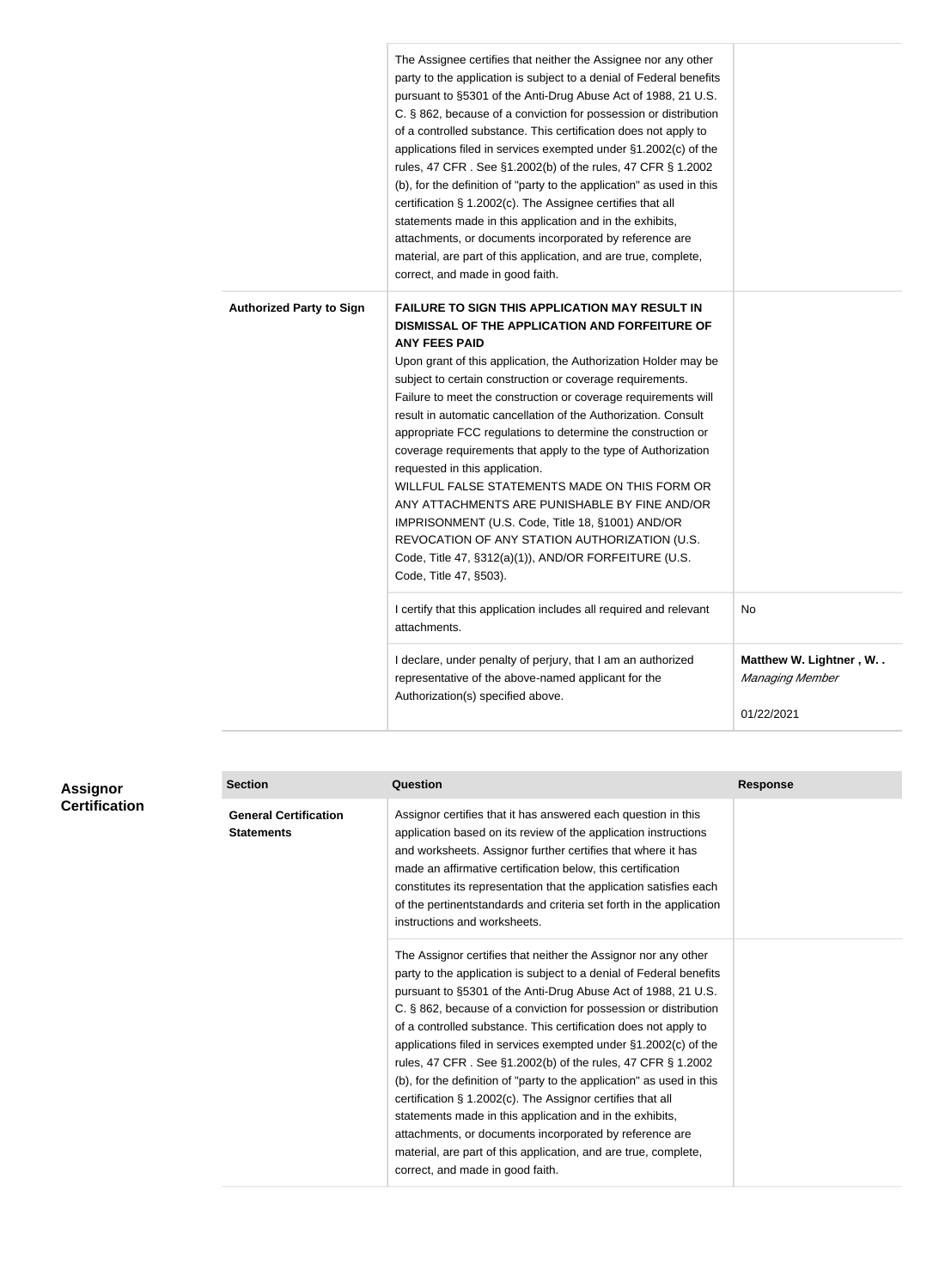| <b>Authorized Party to Sign</b> | <b>FAILURE TO SIGN THIS APPLICATION MAY RESULT IN</b><br>DISMISSAL OF THE APPLICATION AND FORFEITURE OF<br><b>ANY FEES PAID</b><br>Upon grant of this application, the Authorization Holder may be<br>subject to certain construction or coverage requirements.<br>Failure to meet the construction or coverage requirements will<br>result in automatic cancellation of the Authorization. Consult<br>appropriate FCC regulations to determine the construction or<br>coverage requirements that apply to the type of Authorization<br>requested in this application.<br>WILLFUL FALSE STATEMENTS MADE ON THIS FORM OR<br>ANY ATTACHMENTS ARE PUNISHABLE BY FINE AND/OR<br>IMPRISONMENT (U.S. Code, Title 18, §1001) AND/OR<br>REVOCATION OF ANY STATION AUTHORIZATION (U.S.<br>Code, Title 47, §312(a)(1)), AND/OR FORFEITURE (U.S.<br>Code, Title 47, §503). |                                                    |
|---------------------------------|-----------------------------------------------------------------------------------------------------------------------------------------------------------------------------------------------------------------------------------------------------------------------------------------------------------------------------------------------------------------------------------------------------------------------------------------------------------------------------------------------------------------------------------------------------------------------------------------------------------------------------------------------------------------------------------------------------------------------------------------------------------------------------------------------------------------------------------------------------------------|----------------------------------------------------|
|                                 | I certify that this application includes all required and relevant<br>attachments.                                                                                                                                                                                                                                                                                                                                                                                                                                                                                                                                                                                                                                                                                                                                                                              | <b>No</b>                                          |
|                                 | I declare, under penalty of perjury, that I am an authorized<br>representative of the above-named applicant for the<br>Authorization(s) specified above.                                                                                                                                                                                                                                                                                                                                                                                                                                                                                                                                                                                                                                                                                                        | <b>Linda Sue Foster</b><br>President<br>01/22/2021 |

### **Attachments**

| <b>File Name</b>                                                            | <b>Uploaded</b><br><b>By</b> | <b>Attachment</b><br><b>Type</b>    | <b>Description</b>                                | <b>Upload</b><br><b>Status</b>                             |
|-----------------------------------------------------------------------------|------------------------------|-------------------------------------|---------------------------------------------------|------------------------------------------------------------|
| Lightner_APA_redacted.pdf                                                   | Applicant                    | Assignor<br>Legal<br>Certifications | Purchase<br>and Sale<br>Agreement<br>(redacted)   | Done with<br>Virus<br>Scan and<br>/or<br>Conversion        |
| Lightner_AssignmentApplication_LocalMarketingAgreementExhibit_filed.<br>pdf | Applicant                    | Assignee<br>Legal<br>Certifications | Local<br>Marketing<br>Agreement<br>Exhibit        | Done with<br>Virus<br>Scan and<br>/or<br>Conversion        |
| Lightner AssignmentApplication MultipleOwnershipExhibit filed.pdf           | Applicant                    | Assignee<br>Legal<br>Certifications | Multiple<br>Ownership<br>Exhibit                  | Done with<br>Virus<br>Scan and<br>/or<br>Conversion        |
| Lightner AssignmentApplication OtherBroadcastInterestsExhibit filed.<br>pdf | Applicant                    | Assignee<br>Legal<br>Certifications | Other<br><b>Broadcast</b><br>Interests<br>Exhibit | Done with<br>Virus<br>Scan and<br>/or<br>Conversion        |
| Lightner AssignmentApplication PurchaseAgreementExhibit filed.pdf           | Applicant                    | Assignor<br>Legal<br>Certifications | Purchase<br>Agreement<br>Exhibit                  | Done with<br><b>Virus</b><br>Scan and<br>/or<br>Conversion |
| Lightner AssignmentApplication StationRebroadcastExhibit filed.pdf          | Applicant                    | All Purpose                         | Station<br>Rebroadcast<br>Exhibit                 | Done with<br>Virus<br>Scan and<br>/or<br>Conversion        |